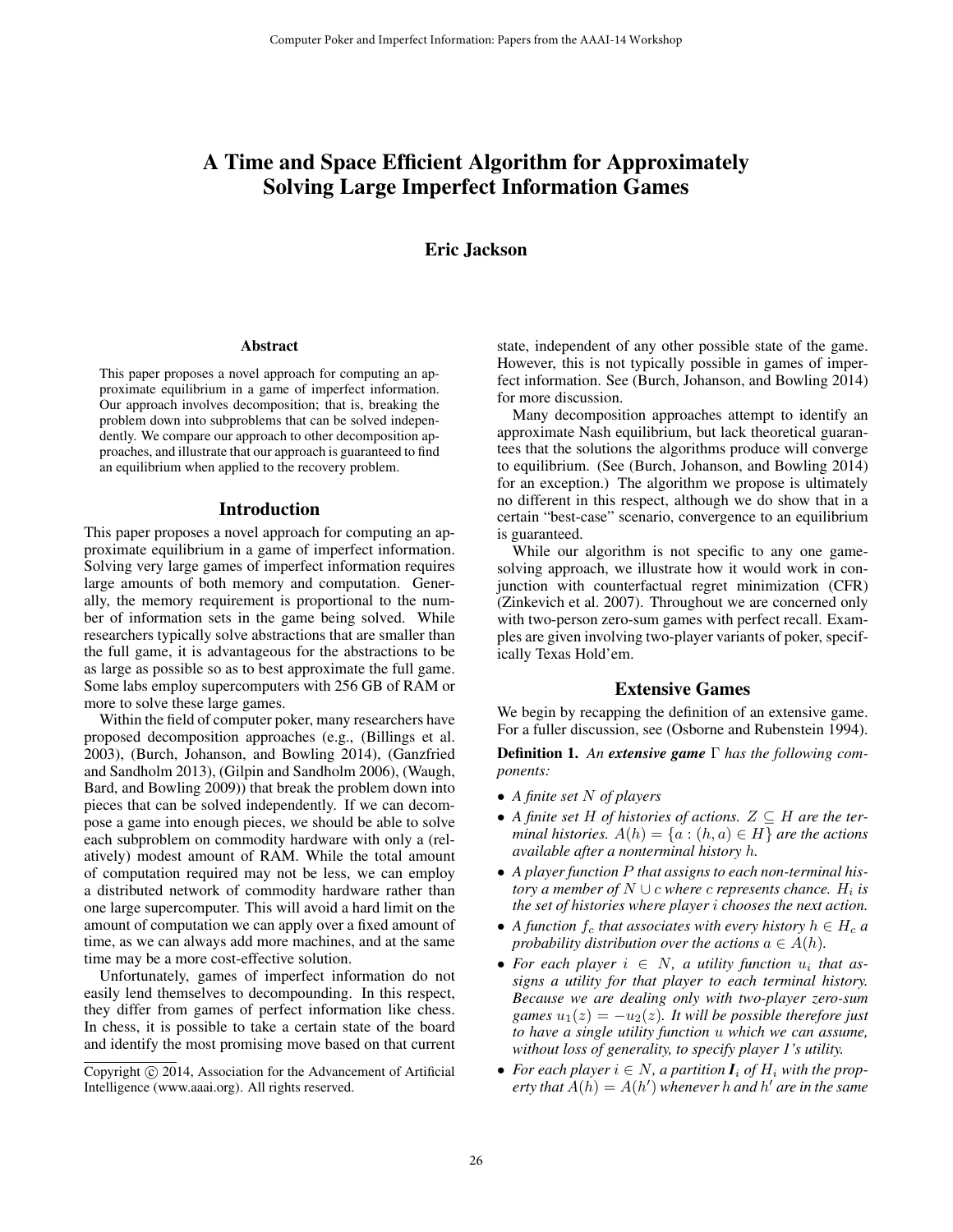*member of the partition.* A set  $I_i \in I_i$  is an information *set of player* i*.*

We'll write  $h \sqsubset h'$  if h is a prefix of h'. And similarly  $h \sqsubseteq h'$  if  $h = h'$  or  $h \sqsubset h'$ .

**Definition 2.** A strategy for player i,  $\sigma_i$ , assigns a probabil*ity distribution over*  $A(h)$  *to each*  $h \in H_i$ *.* 

Definition 3. *A strategy profile* σ *is a set of strategies*  ${\sigma_1, \ldots, \sigma_n}$  *that contains one strategy for each player.* 

When all players play according to a strategy profile  $\sigma$  we refer to the expected utility of player 1 as  $u(\sigma)$ .

Letting  $\sigma(h, a)$  be the probability assigned to a at h by  $\sigma$ , we can define the joint probability of a history for  $\sigma$ :

$$
\pi^{\sigma}(h) = \Pi_{(h',a)\sqsubseteq h}\sigma(h',a)
$$
 (1)

We'll also use  $\pi_i^{\sigma}$  to refer to the product of only the terms where player *i* acts, and  $\pi_{-i}^{\sigma}$  to refer to the product of only the terms where players other than  $i$  act. We can also define  $\pi^{\sigma}(h, h')$  where  $h \subseteq h'$  to be the product of only the terms between  $h$  and  $h'$ .

Let V be the value of  $\Gamma$  from player 1's perspective; i.e.,  $u(\sigma)$  for any equilibrium strategy profile  $\sigma$ . The Minimax theorem tells us that all equilibrium strategy profiles in a two-player zero-sum game yield the same expected payoff to each player. Throughout we state expected payoffs from player 1's perspective meaning that player 1 plays to maximize the expected payoff, and player 2 plays to minimize the expected payoff.

### Recovery Problem

The problem of recovering a strategy in a subtree of a game is discussed in (Burch, Johanson, and Bowling 2014) where it is a key part of the CFR-D algorithm. We discuss the recovery problem here as a benchmark for comparing different approaches to decomposition. For this task, we imagine that we are given an equilibrium strategy profile for a game, except that all information for a certain subtree has been lost. We are tasked with "recovering" an equilibrium for the full game.

It will not typically be possible to guarantee recovery of exactly the same equilibrium. The object is just to recover *any* equilibrium to the full game. So long as we are dealing with two-player zero-sum games, we know (due to the Minimax theorem) that any equilibrium for the full game yields the same expected payoff to each player, so in that sense at least all equilibria are equivalent.

An approach to decomposition that allows us to solve subtrees independently ought to be applicable to the recovery problem. One way to evaluate these approaches is based on whether they have any theoretical guarantees with respect to the recovery game — do they guarantee finding an equilibrium for the full game? We can also evaluate their efficiency on the recovery game. Are their time and space requirements proportional to the size of the missing subtree?

# Approaches to Decomposition

### Standard Approach

One common and natural approach to decomposition can be found in different forms in multiple papers including (Billings et al. 2003), (Ganzfried and Sandholm 2013) and (Gilpin and Sandholm 2006). Because it recurs so often, we are referring to it here as the "standard" approach. The standard approach operates in two passes: in the first pass you solve a coarse abstraction of the full game; in the second pass you go back and resolve one or more subtrees using a finer abstraction. To resolve a subtree, we fix the strategies outside of the subtree to be whatever was computed in the first pass, and we then compute new strategies for the subtree, each player's strategy within the subtree being allowed to vary freely. With fixed strategies outside of the subtree, it is not necessary to run a solver over the whole tree. We can instead compute the distribution of information sets at the root of the subtree, and then simply solve the subtree as an independent game, with that particular distribution of information sets at the root.

The standard approach has several nice properties. We get the advantages of a finer abstraction in the resolved subtrees, and each resolve has memory and computation requirements only proportional to the size of the subtree.

The standard approach is an example of what we'll call a "two pass" approach. In a two pass approach, you typically solve the whole game on a first pass, and then go back and resolve one or more subtrees on a second pass. Normally, there is a change of abstraction between the first pass and the second pass. On the first pass, we might solve the whole game with a coarse abstraction, while the resolves on the second pass use a finer abstraction. While the standard approach is one example of a two pass approach, it is not the only one, and, indeed, the other decomposition approaches described in this paper are two pass approaches.

It is well known that when using the standard approach, there is no guarantee that you will find an equilibrium for the full game, or even an approximate equilibrium. This is true even if there is no change of abstraction between the first and second pass. In other words, the standard approach has no guarantees on the recovery game. (Ganzfried and Sandholm 2013) illustrates this with the game of rock-paper-scissors and shows that you cannot recover the second player's equilibrium strategy even given the first player's strategy. For this example, imagine we have computed the equilibrium for rock-paper scissors, which is that both players select rock, paper and scissors each with probability 1/3. We then discard the second player's strategy and try to recover it using the standard approach. In this example, player 2's actions form the subtree and player 1's actions are outside of the subtree. Any best-response by player 2 forms an equilibrium in the endgame (since player 1's strategy is fixed) and any distribution over rock, paper and scissors is equally good against player 1's fixed strategy. So the standard approach has no ability to distinguish the unique equilibrium strategy  $\langle 1/3, 1/3, 1/3 \rangle$  from any other player 2 strategy.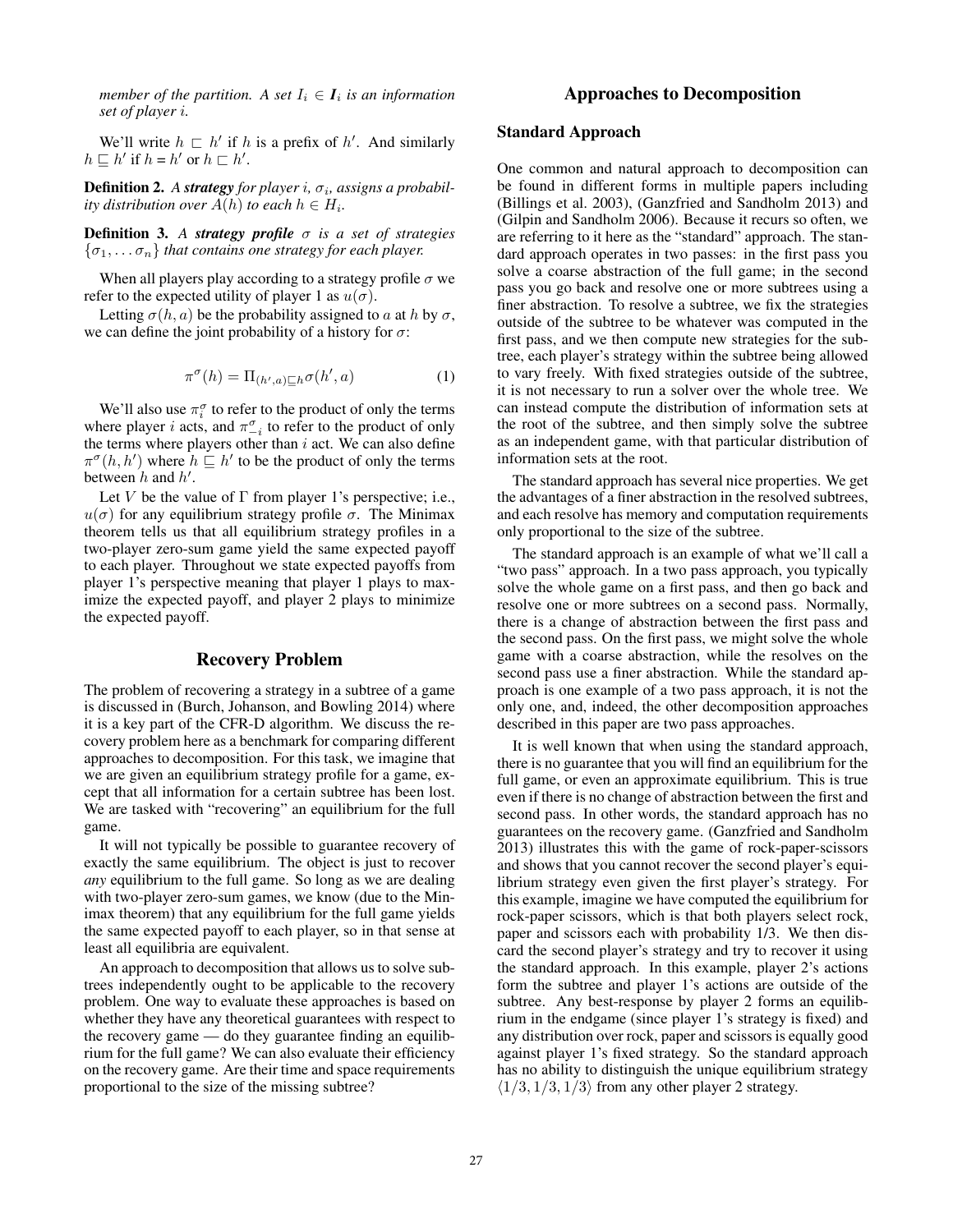# Strategy Grafting

An alternative approach to decomposition is described in (Waugh, Bard, and Bowling 2009) and has more theoretical guarantees than the standard approach. Strategy grafting is a two pass approach: the entire game is solved using a coarse abstraction, and then subtrees are resolved using a finer abstraction. On the second pass, subtree strategies are computed separately for each player. The key idea is that when we solve for player 1, we fix player 1's strategy outside of the subtree, but let the opponent's strategy vary over the whole tree. Any solving approach can be used, including but not limited to CFR. The key contrast between strategy grafting and the standard approach is that we fix only one player's strategy outside of the subtree as opposed to both.

While the recovery problem is not specifically discussed in (Waugh, Bard, and Bowling 2009), we can still analyze how this algorithm would work when applied to that problem.

First, we formalize what we mean by "subtree". A set  $T$ is a subtree for a game  $\Gamma$  if:

- 1.  $T \subseteq H$
- 2. If  $h \in T$  and h is a prefix of h', then  $h' \in T$
- 3. For each player i if  $h \in T$  and there exists  $I_i$  in  $I_i$  such that  $h \in I_i$  and  $h' \in I_i$ , then  $h' \in T$ .

Note that such a subset  $T$  might better be called a forest than a tree because there are multiple roots corresponding to different histories in the same information set.

In discussing the recovery problem, it is important to distinguish between different games. The full game denoted by  $\Gamma_f$  is the game of interest that we want to recover an equilibrium for. There are also recovery games that we solve to obtain the strategy for the subtree of interest. With strategy grafting, there are two recovery games, which we'll denote as  $\Gamma_{r,1}$  and  $\Gamma_{r,2}$  because we recover the subtree strategy separately for each player. The recovery game  $\Gamma_{r,i}$  is derived from the full game  $\Gamma_f$ , given a subtree T and an equilibrium strategy profile  $\sigma_f$  for  $\Gamma_f$ . It differs in that for all  $h \in H_{f,i} \setminus T$ ,  $P(h) = c$  and  $f_c(a|h) = \sigma_{f,i}(h, a)$ . In other words, at all histories outside of  $T$ , player  $i$  actions are replaced by chance actions with the probabilities specified by the given full-game equilibrium strategy.

Solving the recovery game  $\Gamma_{r,i}$  yields the equilibrium strategy profile  $\{\sigma_{r,i,1}, \sigma_{r,i,2}\}$ . We define the expansion of  $\sigma_{r,i,i}$ , denoted  $\sigma_{r,i,i}^+$ , to be the full game strategy that is identical to  $\sigma_{r,i,i}$  on histories in T and identical to  $\sigma_{f,i}$  elsewhere.

Our first theorem states that  $\langle \sigma_{r,1,1}^+, \sigma_{r,2,2}^+ \rangle$  is an equilibrium for  $\Gamma_f$ . In other words, strategy grafting solves the recovery problem. A proof can be found in the first appendix.

We can view the strategy grafting approach as forcing the target player to learn a more robust strategy than the standard approach. The opponent has the freedom to play different hands to the subtree, so the target player is forced to develop a robust strategy that performs reasonably well no matter what the opponent does.

The memory requirements for strategy grafting are reduced from solving the full game, but still substantial. For

example, in a CFR implementation, outside of the subtree, we would need to maintain regrets for the opponent, but not the accumulated strategy. We would not need to maintain regrets or the accumulated strategy for the target player outside of the subtree, although we would need to maintain the fixed already computed strategy. Similarly, the computation requirements are reduced but still substantial because we would need to update the strategy for the opponent outside of the subtree on each iteration.

Strategy grafting contrasts with the standard approach in that with the standard approach the memory and computation requirements are proportional only to the size of the subtree, whereas with strategy grafting they are proportional to the size of the full tree. In practice, the subtree is likely to often be much smaller than the full tree, so this may be a very substantial difference.

# Our Approach

#### Application To The Recovery Problem

The approach we propose for decomposition can be viewed as an extension of strategy grafting. We begin by describing how we would use this approach to solve the recovery problem, and then generalize in the subsequent section.

For motivation, note that the strategy grafting algorithm spends a great deal of time computing the strategy for the opponent outside of the subtree. This may seem wasteful as a) we do not care about the result of that computation; we are only computing a strategy for the target player within the subtree, and b) since the target player has a fixed strategy outside of the subtree, it seems that we should be able to do something simpler or faster than a full equilibrium-finding approach which is designed for the more general scenario where both players can vary their strategies.

As in the earlier discussion, we denote the "full" game of interest with  $\Gamma_f$ , and assume an equilibrium strategy profile  $\sigma_f$  has been previously computed for that game. A portion of  $\sigma_f$  corresponding to a subtree has been lost and we want to recover an equilibrium for the full game. Just as with strategy grafting, we will be resolving for each player separately, so we have two recovery games  $\Gamma_{r,1}$  and  $\Gamma_{r,2}$ . However, our recovery games are smaller; we eliminate almost all game states that are not in the subtree. We maintain the subtree itself, all states on the path to the subtree, and have new terminal histories after each action that takes us off the path to the subtree. This is depicted in figure 1. The new terminal histories have payoffs corresponding to the value the opponent would achieve if play deviates from the path to the subtree (assuming both players play according to  $\sigma_f$ ).

When we solve the recovery game for player  $i$  we will let player  $i$ 's strategy vary just over the subtree  $T$ , but the opponent's strategy can vary over the whole recovery game. Define the path  $P_T$  to a subtree T as:

 $P_T = \{h : h \notin T \& \exists h' : h' \in T \& h \sqsubset h'\}$  $(2)$ 

Also define the set  $O_T$  of "off-path" histories from  $\Gamma_f$ :

$$
O_T = \{ h : h \notin T \cup P_T \& \exists h' : h = (h', a) \& h' \in P_T \}
$$
\n(3)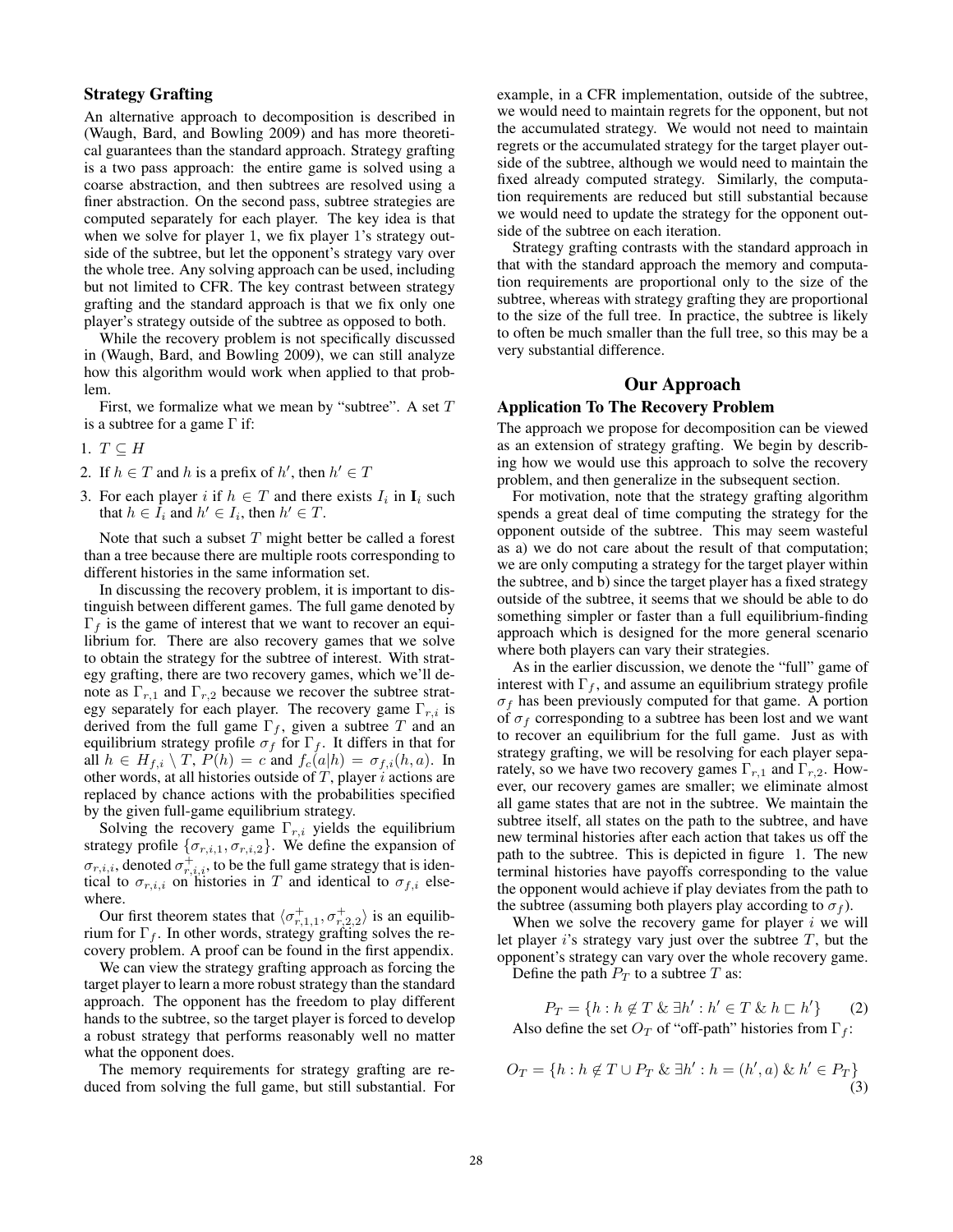

Figure 1: Depiction of the subtree  $T$ , the path to the subtree  $\{h1, h2\}$  and newly created terminal nodes  $z1 \dots z4$ .

Let  $Z(h)$  be the terminal histories reachable from h:

$$
Z(h) = \{ z \in Z : h \sqsubseteq z \}
$$
 (4)

We can now define the values that will be used for the new off-path terminal histories:

$$
v_{\sigma}(h) = \sum_{z \in Z(h)} \pi^{\sigma}(h, z) u(z)
$$
 (5)

 $v_{\sigma}(h)$  is the expected utility at h assuming each player plays to reach  $h$ .

Now we can define the recovery game  $\Gamma_{r,i}$  which is derived from  $\Gamma_f$ . Let  $j = 3 - i$ ; i.e., j is the index of the opponent of player *i*. The set of histories is  $T \cup P_T \cup O_T$ . The utility function  $u_{r,i}$  is identical to  $u_f$  except that for  $h \in O_T$  we set  $u_{r,i}(h) = v_\sigma(h)$ . Also, for all  $h \in P_T \cap H_i$ ,  $P(h) = c$  and  $f_c(a|h) = \sigma_{f,i}(h, a)$ .

Solving the recovery game  $\Gamma_{r,i}$  yields the equilibrium strategy profile  $\{\sigma_{r,i,1}, \sigma_{r,i,2}\}$ . We define the expansion  $\sigma_{r,i,i}^+$  as before. Our second theorem states that  $\{\sigma_{r,1,1}^+, \sigma_{r,2,2}^+\}$  is an equilibrium for  $\Gamma_f$ . In other words, the approach we have described here solves the recovery problem. A proof can be found in the second appendix.

### Decomposition

The task we are ultimately interested in is not the recovery problem, but the computation of a strategy for a game from scratch using decomposition. To do this, we adopt a two pass approach. We solve the full game of interest with a coarse abstraction, and then resolve subtrees with a finer abstraction. The algorithm for resolving subtrees is just as described above. Unfortunately, once we allow a change of abstractions between the solving of the full game and the solving of the subtrees, we lose the optimality results that obtained for the recovery problem. Consider that we will be computing the off-path expected values based on the coarse abstraction, but there is no guarantee that those are the correct values for the fine abstraction. Indeed, they are almost certainly not identical to the values that would obtain had we solved the full game with the fine abstraction.

Having said that, it seems possible that the values obtained from the first pass will be similar to the values we would have obtained had we solved the full game with the finer abstraction. Also, even if we compute slighly incorrect

values on the first pass, it seems entirely possible that we may still be able to learn good strategies for the subtrees on the second pass.

The fact that our algorithm has equilibrium guarantees for the recovery game may lend us some confidence that it finds robust strategies for the subtrees, even though we are lacking theoretical guarantees in the two-pass decomposition scenario.

When we solve a subtree we are solving a recovery game that is approximately the size of the subtree, with a small number of additional game states along the path to the subtree. Typically, the number of game states along the path to the subtree is dwarfed by the size of the subtree. The memory and computation requirements for our approach are thus proportional to the size of the subtree, with the computation requirements being roughly double the requirements of the standard approach. (Recall that we compute strategies for each of the two players separately whereas the standard approach does not need to.)

# Comparison to CFR-D

CFR-D, described in (Burch, Johanson, and Bowling 2014), is an algorithm for solving games of imperfect information via decomposition. It has certain resemblances to the algorithm described here. CFR-D finds an equilibrium for a large game with memory requirements only proportional to the size of largest "piece" that the game is decomposed into. CFR-D operates in two passes. The first pass in some sense solves the whole game, but throws away information about each subtree after processing it on each iteration, only maintaining information about the "trunk". (This is the key property that keeps the memory requirement so small.) The second pass recovers the equilibrium for the full game based on results of the first pass, by solving lots of recovery problems.

CFR-D computes counterfactual values at the root of subtrees on the first pass, and uses those in the second pass to guide the solutions of the recovery problems. These counterfactual values serve an analogous role to the values we compute for the off-path terminal nodes. Both approaches work in the sense that they can solve the recovery problem. But in the context of a two-pass approach with a change of abstraction, they are not equivalent.

Although we can think of CFR-D as a two-pass algorithm, there is no change of abstraction between the first pass and the second pass. Partly because CFR-D uses the same abstraction throughout, it is possible to prove that CFR-D actually finds an exact equilibrium for the full game. In contrast, the two-pass approaches with a change of abstraction discussed in this paper have no such theoretical guarantees.

Practical application of CFR-D to large games is likely constrained today by the large amount of computation required on the first pass.

# Results

We have applied the standard approach and our approach to the game of Leduc. Leduc is a small variant of poker played with a deck of six cards. There are two rounds of betting, a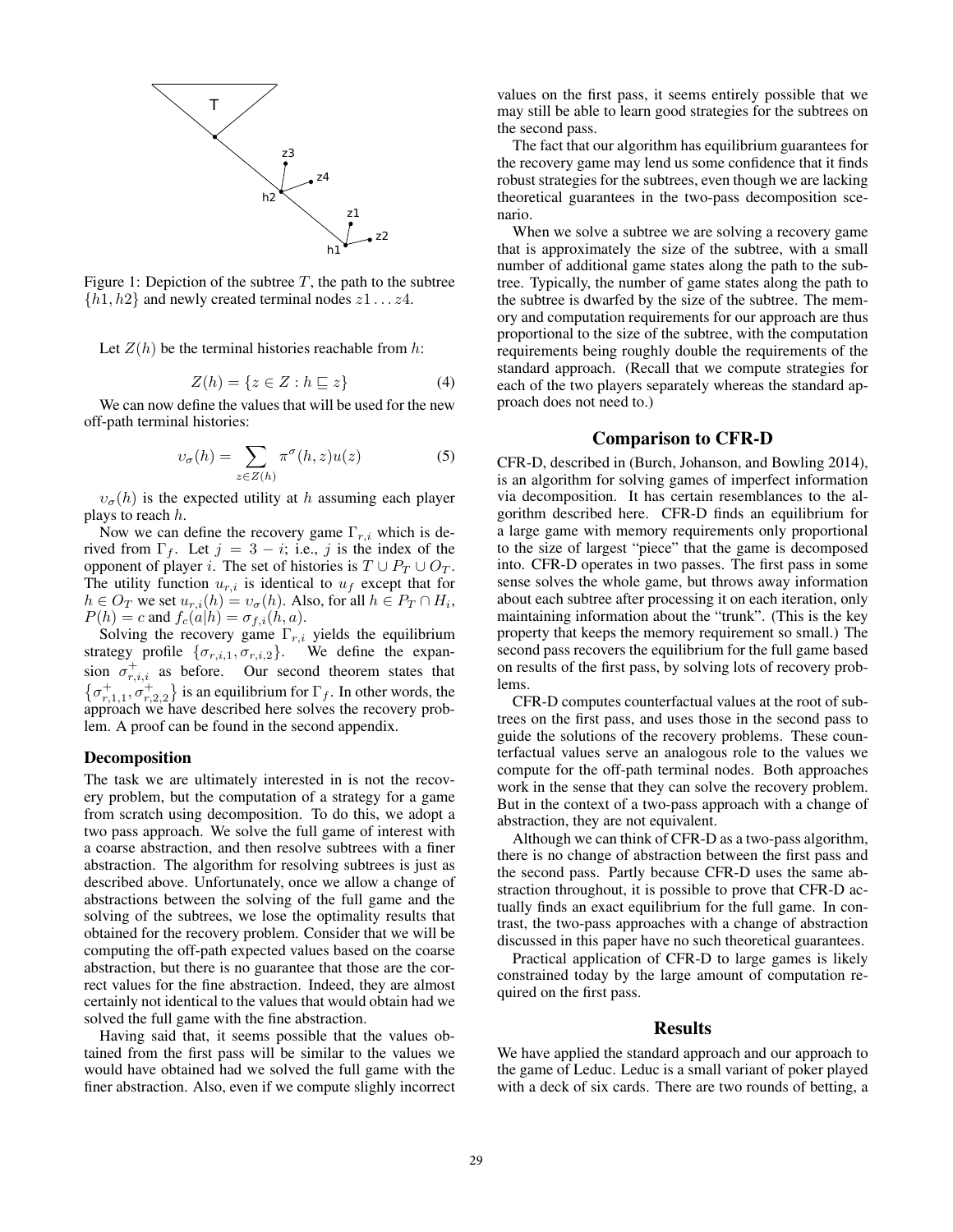maximum of two bets per street and a limit betting structure. The results were as follows.

| Game              | Exploitability $(mbb/g)$ |
|-------------------|--------------------------|
| Whole game        | 0.49                     |
| Standard approach | 38.53                    |
| Our approach      | 0.93                     |

The whole game and each of the recovery games were solved with 100 million iterations of pure external CFR. Exploitability numbers are expressed in milli-big-blinds per game (mbb/g). As you can see, the approach described in this paper finds a solution much closer to an equilibrium than the standard approach.

### Implementation

# CFR Implementation

The exposition above is agnostic about the solving approach used to compute equilibria to games. In our implementation, we have used counterfactual regret minimization (CFR). Certain adjustments can make for a more efficient CFR implementation. For example, in our definition of the recovery games, we defined values  $v(h)$  which became payoffs at the new off-path terminal nodes. For CFR, what we will typically want is the counterfactual value of an *information set*. There are many fewer information sets than histories so it will be advantageous to precompute just the needed values counterfactual values of information sets at off-path terminal nodes.

These counterfactual values could be computed by a single iteration of Vanilla CFR. However, even a single iteration of Vanilla CFR is quite expensive for very large games. We instead use a single pass of CFR in which we sample both from the public cards (the boards) and the opponent's actions. This produces estimates of the needed values, rather than exact values.

### Imperfect Recall

The results above obtain only for games with perfect recall. However, the approach can be applied to games of imperfect recall with empirically reasonable results. One requirement, however, is that the off-path counterfactual values be "history-sensitive", so to speak. It is not sufficient to compute them for an imperfect recall bucket. They could be computed for specific card combinations, or for a sequence of imperfect recall buckets.

#### Slumbot 2014

The decomposition approach described in this paper is being employed in the ongoing development of Slumbot 2014, our entry to this year's Annual Computer Poker Competition. We have built a base system and are in the process of resolving some of the most commonly reached flop subtrees. The base strategy will continue to be employed for the preflop strategy and for less commonly reached flop subtrees.

We are employing machines with 32 gigabytes of RAM. The base system and each of the subtrees are solved on a dedicated machine using all available RAM. We are using a variant of pure external CFR, which requires storage of two

four-byte integers for each action at each information set, implying that the size of each game is approximately four billion information set / action pairs.

## Appendix One: Strategy Grafting Proof

Let  $V_f$  be the value of  $\Gamma_f$  (i.e.,  $u(\sigma_f)$ ). Recall that we state expected payoffs from player 1's perspective meaning that player 1 plays to maximize the expected payoff, and player 2 plays to minimize the expected payoff.

**Definition 4.**  $\tau_i^-\in \Sigma_{r,i,i}$  is the **restriction** of a full-game  $s$ trategy  $\tau_i$  for player  $i$  if  $\tau_i^-$  is identical to  $\tau_i$  on all histories *in* T*.*

**Definition 5.** *Given an equilibrium strategy profile*  $\sigma_f$  *for*  $\Gamma_f$  and given a strategy  $\tau_i \in \Sigma_{r,i,i}$ ,  $\tau_i^+$  is the **expansion** of  $\tau_i$ . It is identical to  $\tau_i$  *on histories in* T and identical to  $\sigma_{f,i}$ *elsewhere.*

Note that the restriction of the expansion of any strategy  $\tau_i$  in  $\Sigma_{r,i,i}$  is  $\tau_i$ .

**Lemma 1.**  $u_{r,i}(\{\tau_{r,i,i}, \tau_{f,j}\}) = u_f(\{\tau_{r,i,i}^+, \tau_{f,j}\})$  for any  $\tau_{r,i,i} \in \Sigma_{r,i,i}, \tau_{f,j} \in \Sigma_{f,j}, i \in \{1,2\}, j = 3 - i.$ 

*Proof.* Recall that:

$$
u(\sigma) = \sum_{z \in Z} \pi^{\sigma}(z) u(z)
$$
 (6)

Observe that  $\pi^{\{\tau_{r,i,i},\tau_{f,j}\}}(z) = \pi^{\{\tau_{r,i,i}^+, \tau_{f,j}\}}(z)$  for all terminal histories z. Additionally,  $u(z)$  is the same in  $\Gamma_{r,i}$ and  $\Gamma_f$  for all z. П

Henceforth we will use  $\sigma_f$  to refer to the given equilibrium strategy profile for the full game.  $\sigma_{f,i}^-$  is the restriction of  $\sigma_{f,i}$ .

**Theorem 1.**  $\left\{\sigma_{f,i}^{-}, \sigma_{f,j}\right\}$  is an equilibrium for  $\Gamma_{r,i}$  with *value*  $V_f$  *for*  $i \in \{1, 2\}$ *,*  $j = 3 - i$ *.* 

*Proof.* We'll show this for player 1 ( $i = 1$ ). The proof for player 2 is exactly the same.

First we show that the best response to  $\sigma_{f,1}^-$  in  $\Gamma_{r,1}$  is  $V_f$ . The best response to  $\sigma_{f,1}^-$  is:

$$
min_{\tau \in \Sigma_{r,1,2}} u(\left\{\sigma_{f,1}^{-}, \tau\right\}) \tag{7}
$$

Since  $\Sigma_{r,1,2} = \Sigma_{f,2}$ :

$$
= min_{\tau \in \Sigma_{f,2}} u(\left\{\sigma_{f,1}^{-}, \tau\right\})
$$
\n(8)

By lemma 1:

$$
= min_{\tau \in \Sigma_{f,2}} u(\{\sigma_{f,1}, \tau\}) = V_f \tag{9}
$$

So the best response to  $\sigma_{f,1}^-$  is  $V_f$ .

We also show that the best response to  $\sigma_{f,2}$  in  $\Gamma_{r,1}$  is  $\leq$  $V_f$ . Suppose there were a strategy  $\tau \in \Sigma_{r,1,1}$  such that:

$$
u(\{\tau, \sigma_{f,2}\} = V' > V_f \tag{10}
$$

By the lemma: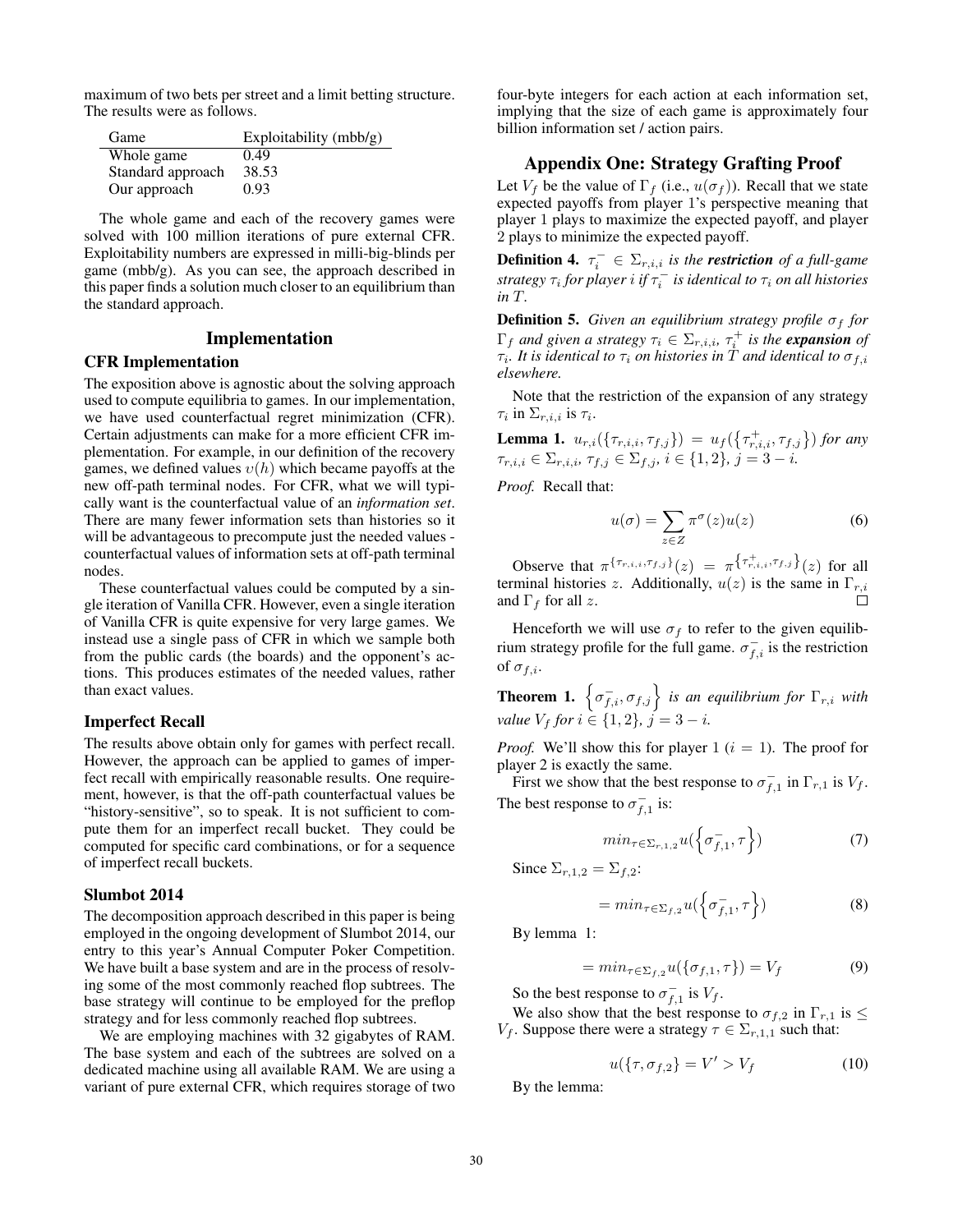$$
u(\{\tau^+, \sigma_{f,2}\} = V' > V_f \tag{11}
$$

which is a contradiction.

These two conclusions together signify that  $\left\{ \sigma_{f,1}^{-}, \sigma_{f,2} \right\}$ is an equilibrium for  $\Gamma_{r,1}$  with value  $V_f$ . The proof for  $\Gamma_{r,2}$ is exactly the same.  $\Box$ 

For the following corollary, assume we solve  $\Gamma_{r,1}$ and  $\Gamma_{r,2}$ , and find two equilibrium strategy profiles  $\{\sigma_{r,1,1}, \sigma_{r,1,2}\}\$  and  $\{\sigma_{r,2,1}, \sigma_{r,2,2}\}\$ . These two equilibria may be different from  $\left\{ \sigma_{f,i}^{-}, \sigma_{f,j} \right\}$  and  $\left\{ \sigma_{f,i}, \sigma_{f,j}^{-} \right\}$ , but their values must still be  $V_f$  due to the Minimax theorem.

**Corollary 1.**  $\{\sigma_{r,1,1}^+, \sigma_{r,2,2}^+\}$  is an equilibrium for  $\Gamma_f$  with *value*  $V_f$ *.* 

*Proof.* The best response to  $\sigma_{r,i,i}$  in  $\Gamma_{r,i}$  has been shown to be  $V_f$ . Since  $\Sigma_{r,i,j} = \Sigma_{f,j}$  (player j — the opponent has the same available responses in  $\Gamma_{r,i}$  and  $\Gamma_f$ ), and due to lemma 1, we know that the best response to  $\sigma_{r,i,i}^+$  in  $\Gamma_f$  is also  $V_f$ .

### Appendix Two: Proof for Our Approach

We use the Greek letter  $\sigma$  to denote equilibrium strategies. In particular, for the recovery problem we assume we are given an equilibrium strategy profile  $\sigma_f$  for the full game  $\Gamma_f$ . We'll also use  $\sigma_{r,i}$  to refer to an equilibrium strategy profile in the recovery game  $\Gamma_{r,i}$  and  $\sigma_{r,i,j}$  to refer to the player  $j$  strategy in such a profile. If we wish to refer to an arbitrary strategy or strategy profile we use the Greek letter  $\tau$ .

We define expansions and restrictions similarly to before. The restriction of a strategy  $\tau_i$ ,  $\tau_i^-$ , is  $\tau_i$  restricted to histories in the given recovery game. Given a full game strategy profile  $\sigma_f$ , the expansion of  $\tau_i$ ,  $\tau_i^+$ , is identical to  $\tau_i$  on histories in the recovery game and identical to  $\sigma_{f,i}$  elsewhere.

If h is a history, we can write  $(h, a)$  to denote the history following h after action a is taken. We say that  $(h, a)$  is a child of  $\tilde{h}$  in such a case. We previously defined  $h \sqsubset h'$  and  $h \sqsubseteq h'$  when h is a (strict) prefix of h' and we can also say that  $h'$  is a descendant of h when  $h \sqsubset h'$ .

Recall that an information set  $I$  is a set of histories. We can also say that an information set  $I'$  is a child of  $I$  if every history  $h' \in I'$  is a child of some history  $h \in I$ . Similarly we can talk about an information set  $I'$  being a descendant of  $I$ .

Let  $Z(I)$  be the set of terminal histories  $z \in Z$  such that  $h \sqsubset z$  for some  $h \in I$ . Likewise  $Z(I, a)$  is the set of terminal histories  $z \in Z$  such that  $(h, a) \sqsubseteq z$  for some  $h \in I$ 

Let  $z[I]$  be the longest history  $h \in I$  such that  $h \sqsubseteq z$ .

We define the counterfactual value of an action  $a$  at an information set I under a given strategy profile  $\tau$ :

Definition 6.

$$
v(\tau, I, a) = \sum_{z \in Z(I, a)} \pi_i^{\tau}((z[I], a), z)\pi_{-i}^{\tau}(z)u(z) \qquad (12)
$$

Similarly we can define the counterfactual value of an information set I under a given strategy profile  $\tau$ : Definition 7.

$$
v(\tau, I) = \sum_{z \in Z(I)} \pi_i^{\tau}(z[I], z) \pi_{-i}^{\tau}(z) u(z)
$$
 (13)

Counterfactual values and utilities are stated from the perspective of player 1. Player 1 plays to maximize utility, and player 2 plays to minimize it.

We'll also say that an information set  $I$  is "reachable" with respect to a strategy profile  $\tau$  if  $\pi^{\tau}(I) > 0$ .

Lemma 2. *For any strategy profile* τ *for the recovery game*  $\Gamma_{r,i}, u_r(\tau) = u_f(\tau^+)$ 

We use  $u_r$  and  $u_f$  to be explicit whether we are talking about utilities in the recovery game or the full game.

$$
u_r(\tau) \tag{14}
$$

$$
=\sum_{z\in Z_r}\pi^{\tau}(z)u_r(z)\tag{15}
$$

$$
= \sum_{z \in T \cap Z_r} \pi^{\tau}(z) u_r(z) + \sum_{z \in O_T} \pi^{\tau}(z) u_r(z) \qquad (16)
$$

$$
= \sum_{z \in T \cap Z_r} \pi^{\tau}(z) u_r(z) + \sum_{z_1 \in O_T} \pi^{\tau}(z_1) \sum_{z_2 \in Z_f \& z_1 \sqsubseteq z_2} \pi^{\sigma_f}(z_1, z_2) u_f(z_2)
$$
 (17)

$$
= \sum_{z \in T \cap Z_r} \pi^{\tau}(z) u_r(z) + \sum_{z_1 \in O_T} \pi^{\tau}(z_1) \sum_{z_2 \in Z_f} \sum_{\& z_1 \sqsubseteq z_2} \pi^{\tau^+}(z_1, z_2) u_f(z_2)
$$
 (18)

$$
= \sum_{z \in T \cap Z_f} \pi^{\tau^+}(z) u_f(z) + \sum_{z \in Z_f} \sum_{\& z \notin T} \pi^{\tau^+}(z) u_f(z) \tag{19}
$$

$$
=\sum_{z\in Z_f}\pi^{\tau^+}(z)u_f(z)\tag{20}
$$

$$
=u_f(\tau^+)
$$
 (21)

From lemma 2, we know in particular:

$$
u_r(\left\{\sigma_{f,1}^-, \sigma_{f,2}^-\right\}) = u_f(\left\{\sigma_{f,1}, \sigma_{f,2}\right\}) = V_f \tag{22}
$$

**Lemma 3.** In  $\Gamma_{r,i}$ ,  $\left\{ \sigma_{f,1}^{-}, \sigma_{f,2}^{-} \right\}$  is an equilibrium profile.

*Proof.* Take  $\Gamma_{r,1}$ . Suppose there were a strategy  $\tau_2 \in \Sigma_{r,1,2}$ such that  $u(\sigma_{f,1}^-, \tau_2) = V' < V_f$ . From lemma 2, we then know  $u(\sigma_{f,1}, \tau_2^+) = V' < V_f$ . This is a contradiction as it shows  $\sigma_{f,2}$  is not a best response to  $\sigma_{f,1}$ .

Similarly, suppose there were a strategy  $\tau_1 \in \Sigma_{r,1,1}$  such that  $u(\tau_1, \sigma_{f,2}^-) = V' > V_f$ . From lemma 2, we then know  $u(\tau_1^+, \sigma_{f,2}) = V' > V_f$ . This is a contradiction as it shows  $\sigma_{f,1}$  is not a best response to  $\sigma_{f,2}$ .  $\Box$ 

The proof for  $\Gamma_{r,2}$  is exactly the same.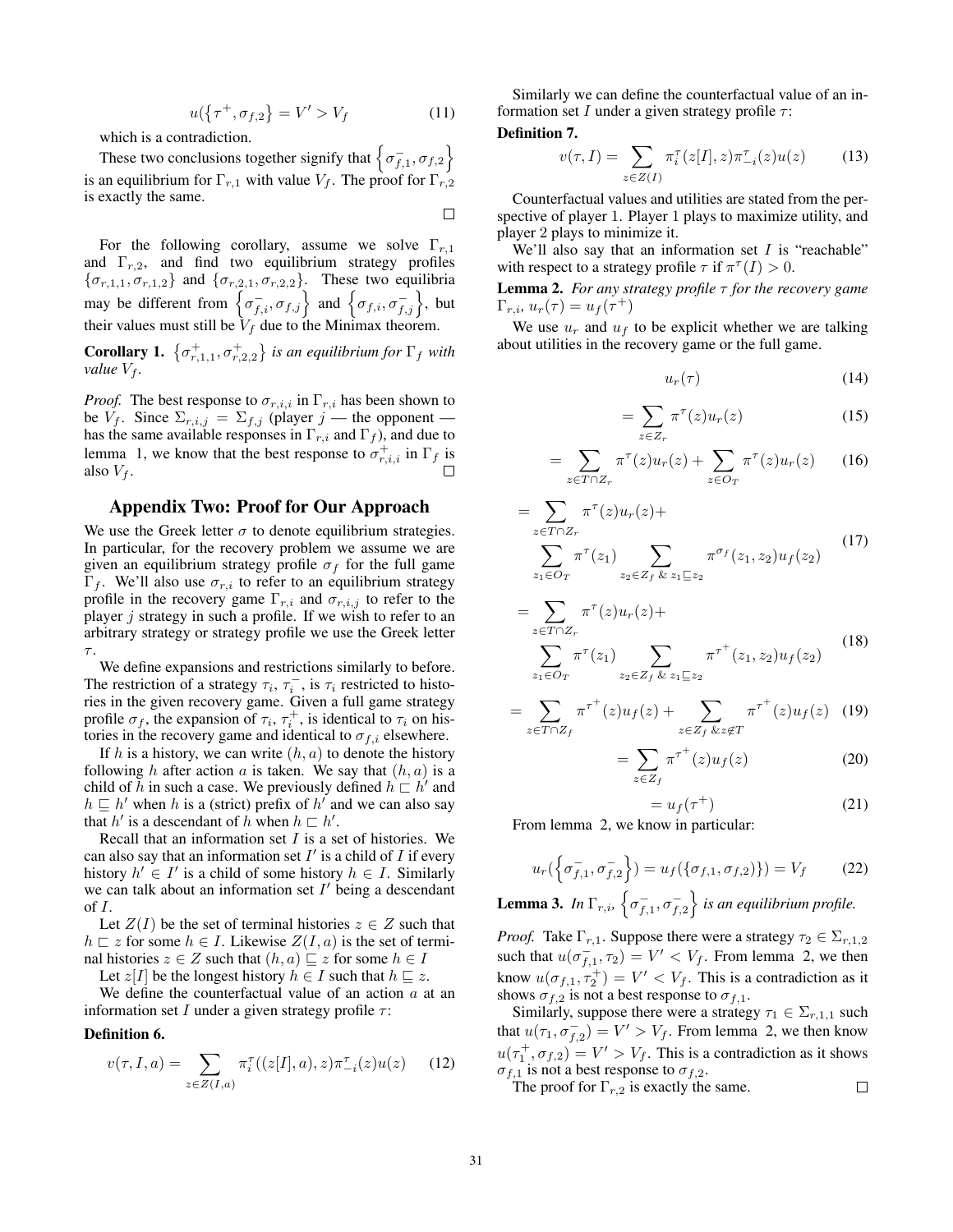If we solve  $\Gamma_{r,i}$  we will get an equilibrium  $\{\sigma_{r,i,1}, \sigma_{r,i,2}\}\$ which also has value  $V_f$  due to the Minimax theorem. Moreover,  $\left\{ \sigma_{r,i,i}, \sigma_{f,j}^{-} \right\}$  (where  $j = 3 - i$ ) must also be an equilibrium for  $\Gamma_{r,i}$ . Since  $u(\sigma_{r,i,i}, \sigma_{f,j}^{-}) = V_f$ , we also know  $u(\sigma_{r,i,i}^+, \sigma_{f,j}) = V_f$  by lemma 2.

We can now show that we have a method for recovering an equilibrium for the full game:

### Theorem 2.

$$
\left\{\sigma_{r,1,1}^+, \sigma_{r,2,2}^+\right\} \text{ is an equilibrium for } \Gamma_f \qquad (23)
$$

*Proof.* We show that  $\sigma_{r,1,1}^+$  is player 1's half of an equilibrium. The proof for player 2 is exactly the same.

We show that  $\sigma_{f,2}$  is a best response to  $\sigma_{r,1,1}^+$ . We know from above that  $u(\sigma_{r,1,1}^+, \sigma_{f,2}) = V_f$ , so if  $\sigma_{f,2}$  is moreover a best response to  $\sigma^+_{r,1,1}$ , then we have shown that  $\sigma^+_{r,1,1}$ must be player 1's half of an equilibrium.

We prove a small lemma first:

**Lemma 4.** *Suppose 1*)  $\{\sigma_1, \sigma_2\}$  *is an equilibrium; and 2) I is an information set reachable in*  $\{\sigma_1, \sigma_2\}$ *. Consider any strategy*  $\tau_2$  *such that*  $v(\{\sigma_1, \tau_2\}, I, a) \ge v(\{\sigma_1, \sigma_2\}, I, a)$ *for all actions a available at I. Then:*  $v(\lbrace \sigma_1, \tau_2 \rbrace, I) \geq$  $v(\{\sigma_1,\sigma_2\},I)$ .

*Proof.* If I is an information set at which player 1 or chance acts, then the lemma is trivially true because the probability distribution over actions will be identical between  $\{\sigma_1, \sigma_2\}$ and  $\{\sigma_1, \tau_2\}$ . So assume player 2 acts at *I*. Since  $\{\sigma_1, \sigma_2\}$ is an equilibrium and  $I$  is reachable, player 2 only selects actions with non-zero probability that minimize the counterfactual value:

$$
v(\{\sigma_1, \sigma_2\}, I) = \min_a v(\{\sigma_1, \sigma_2\}, I, a) \tag{24}
$$

Since none of the counterfactual values of the actions a when adopting  $\tau_2$  can be lower than the corresponding values for  $\sigma_2$  by assumption,  $\tau_2$  cannot achieve a lower counterfactual value at I.

 $\Box$ 

Lemma 4 essentially says that an equilibrium strategy  $\sigma_2$ acts in a locally optimal fashion at any reachable information set I.

To prove that  $\sigma_{f,2}$  is a best response to  $\sigma_{r,1,1}^+$ , we will show that the following property holds for any  $\tau_2 \in \Sigma_{f,2}$ and any information set I that is reachable in  $\{\sigma_{r,1,1}^+, \sigma_{f,2}\}$ :

$$
v(\{\sigma_{r,1,1}^+, \tau_2\}, I) \ge v(\{\sigma_{r,1,1}^+, \sigma_{f,2}\}, I) \qquad (25)
$$

In other words, there is no player 2 strategy  $\tau_2$  that achieves better counterfactual value than  $\sigma_{f,2}$  at any reachable information set.

Suppose this weren't true. Then there would be an information set  $I^*$  which violates the property (25). Choose  $I^*$ such that no descendant  $I'$  of  $I^*$  violates the property.

Observe that for all  $a$  available at  $I^*$ :

$$
v(\{\sigma_{r,1,1}^+, \tau_2\}, I, a) \ge v(\{\sigma_{r,1,1}^+, \sigma_{f,2}\}, I, a)
$$
 (26)

There are two possibilities. If  $a$  leads to a terminal history  $z$ , then the statement holds with equality because:

$$
v(\{\sigma_{r,1,1}^+, \tau\}, I^*, a) = \pi_{-i}^{\tau}(z)u(z) \tag{27}
$$

and neither  $\pi_{-i}^{\tau}(z)$  nor  $u(z)$  depend on the player 2 strategy.

The second possibility is that action  $a$  at  $I^*$  leads to a new information set  $I'$ . But by our assumption that no descendant violates the property, we know  $v(\{\sigma_{r,1,1}^+, \tau_2\}, I') \geq v(\{\sigma_{r,1,1}^+, \sigma_{f,2}\}, I')$  which is equivalent to  $v(\{\sigma_{r,1,1}^+, \tau_2\}, I^*, a) \ge v(\{\sigma_{r,1,1}^+, \sigma_{f,2}\}, I^*, a)$ .

We now wish to show that the hypothesized information set  $I^*$  cannot exist because it contradicts lemma 4. First observe that the following holds for all  $I \in T \cup P_T$ :

$$
v(\{\sigma_{r,1,1}^+, \sigma_{f,2}\}, I, a) = v(\{\sigma_{r,1,1}, \sigma_{f,2}^-\}, I, a) \quad (28)
$$

and also:

$$
v(\{\sigma_{r,1,1}^+, \sigma_{f,2}\}, I) = v(\{\sigma_{r,1,1}, \sigma_{f,2}^-\}, I) \tag{29}
$$

Similarly, for all  $I \notin T \cup P_T$ :

$$
v(\{\sigma_{r,1,1}^+, \sigma_{f,2}\}, I, a) = v(\{\sigma_{f,1}, \sigma_{f,2}\}, I, a)
$$
 (30)

and also:

$$
v(\{\sigma_{r,1,1}^+, \sigma_{f,2}\}, I) = v(\{\sigma_{f,1}, \sigma_{f,2}\}, I) \tag{31}
$$

Therefore, if the hypothesized  $I^*$  is in  $T \cup P_T$ , we have a contradiction of lemma 4 with respect to the recovery game equilibrium profile  $\left\{ \sigma_{r,1,1}, \sigma_{f,2}^{-} \right\}$ . On the other hand, if  $I^*$ is not in  $T \cup P_T$ , we have a contradiction of lemma 4 with respect to the full game equilibrium  $\{\sigma_{f,1}, \sigma_{f,2}\}.$ 

Since we have reached a contradiction, we know that

$$
v(\{\sigma_{r,1,1}^+, \tau_2\}, I) \ge v(\{\sigma_{r,1,1}^+, \sigma_{f,2}\}, I) \tag{32}
$$

for all reachable information sets  $I$ . In particular, we know this for the information set at the root of the game, ∅:

$$
v(\{\sigma_{r,1,1}^+, \tau_2\}, \varnothing) \ge v(\{\sigma_{r,1,1}^+, \sigma_{f,2}\}, \varnothing) \qquad (33)
$$

But the counterfactual value at  $\varnothing$  is identical to expected utility  $(v(\sigma, \varnothing) = u(\sigma))$  so we have shown for all  $\tau_2 \in \Sigma_{f,2}$ :

$$
u(\{\sigma_{r,1,1}^+, \tau_2\}) \ge u(\{\sigma_{r,1,1}^+, \sigma_{f,2}\})
$$
 (34)

In other words,  $\sigma_{f,2}$  is a best response to  $\sigma_{r,1,1}^+$ . It was previously shown that:

$$
u(\{\sigma_{r,1,1}^+, \sigma_{f,2}\}) = V_f \tag{35}
$$

So  $\sigma_{r,1,1}^+$  is player 1's half of an equilibrium in the full game,  $\Gamma_f$ .

$$
\Box
$$